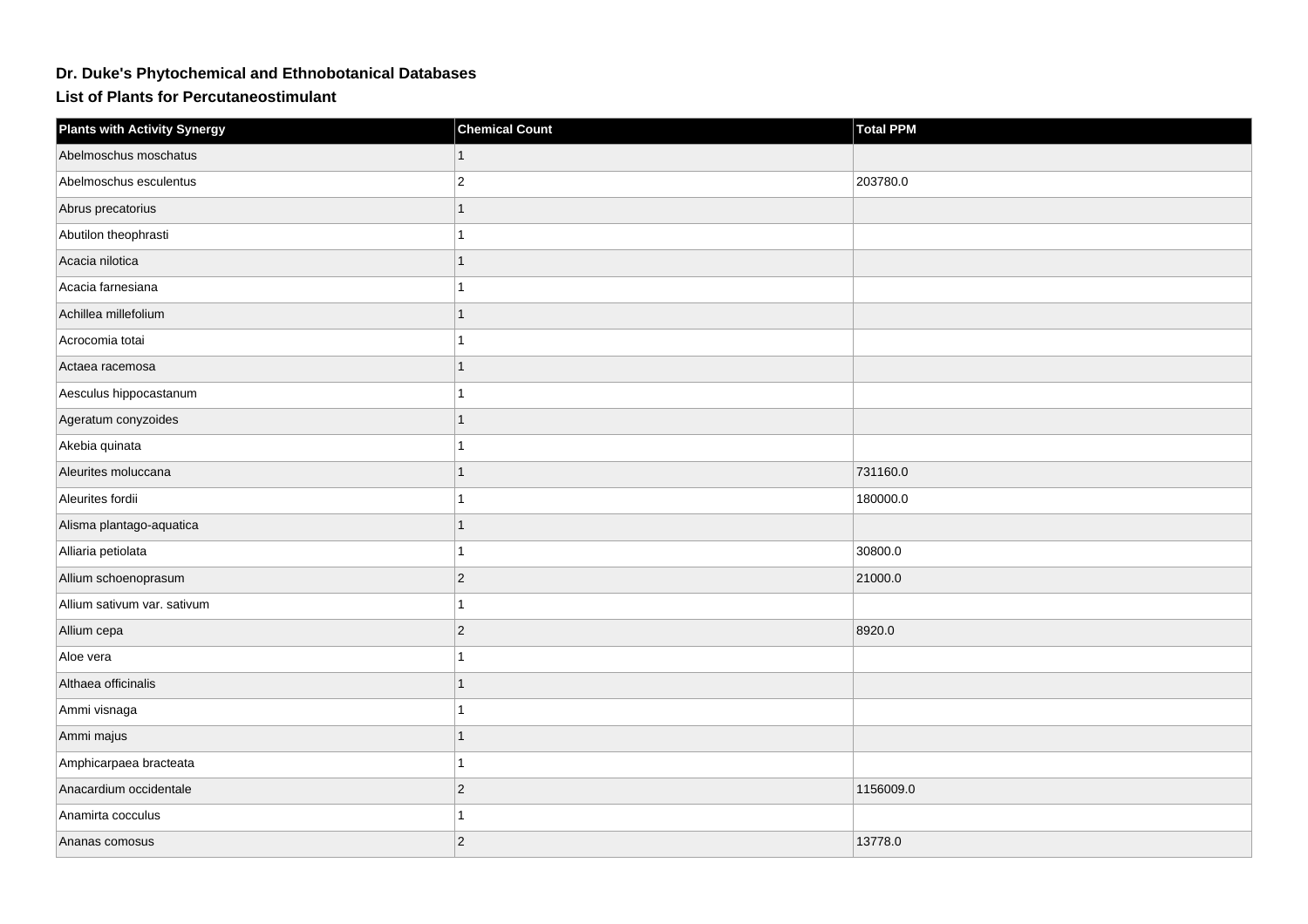| <b>Plants with Activity Synergy</b> | <b>Chemical Count</b> | Total PPM |
|-------------------------------------|-----------------------|-----------|
| Anethum graveolens                  |                       | 202738.0  |
| Angelica sinensis                   |                       |           |
| Angelica archangelica               |                       |           |
| Annona reticulata                   |                       |           |
| Annona cherimola                    |                       | 245000.0  |
| Apium graveolens                    | $\overline{c}$        | 344890.0  |
| Aquilegia vulgaris                  |                       | 32280.0   |
| Arachis hypogaea                    | $\overline{2}$        | 1007915.0 |
| Aralia spinosa                      |                       |           |
| Arctium lappa                       |                       |           |
| Areca catechu                       |                       | 83520.0   |
| Argemone mexicana                   |                       | 171600.0  |
| Artemisia dracunculus               |                       |           |
| Artocarpus altilis                  |                       |           |
| Asclepias syriaca                   |                       | 95400.0   |
| Asimina triloba                     | 1                     | 49560.0   |
| Asparagus officinalis               | $\overline{2}$        | 3354.0    |
| Astrocaryum vulgare                 |                       |           |
| Azadirachta indica                  |                       | 476100.0  |
| Bactris gasipaes                    |                       |           |
| Balanites aegyptiacus               |                       | 270000.0  |
| Benincasa hispida                   | $\overline{2}$        | 37940.0   |
| Bertholletia excelsa                | $\overline{2}$        | 816200.0  |
| Beta vulgaris                       | $\overline{2}$        | 8696.0    |
| Bixa orellana                       |                       |           |
| Borago officinalis                  | $\overline{2}$        |           |
| Brassica rapa                       | $\overline{c}$        | 2960.0    |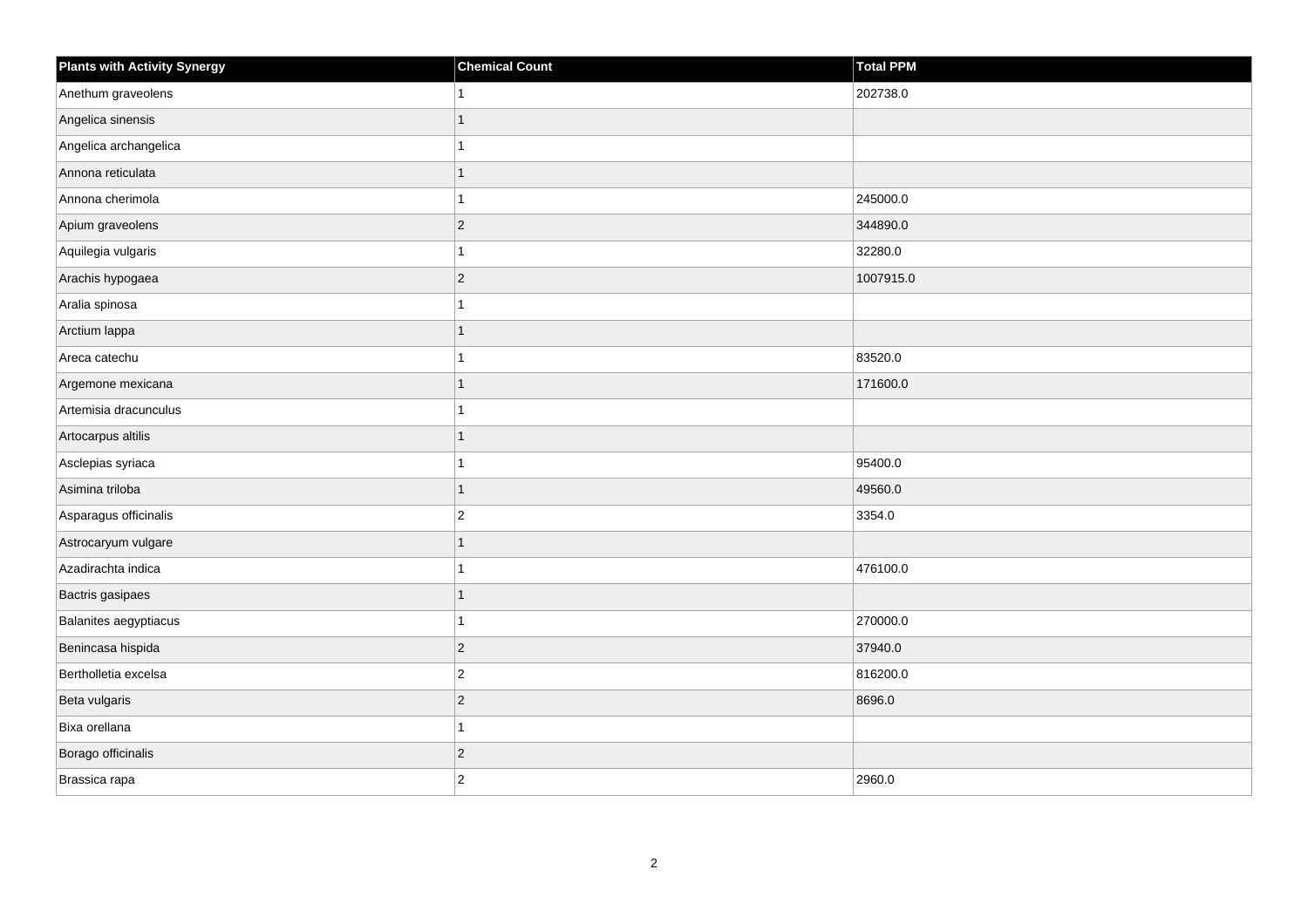| <b>Plants with Activity Synergy</b> | <b>Chemical Count</b> | <b>Total PPM</b> |
|-------------------------------------|-----------------------|------------------|
| Brassica oleracea var. viridis I.   |                       |                  |
| Brassica oleracea var. sabellica I. | $\overline{2}$        | 13000.0          |
| Brassica oleracea var. italica      |                       |                  |
| Brassica oleracea var. gemmifera    |                       | 2714.0           |
| Brassica oleracea var. capitata I.  |                       | 3476.0           |
| Brassica oleracea var. botrytis I.  | $\overline{c}$        | 11356.0          |
| Brassica oleracea                   | $\overline{c}$        | 3120.0           |
| Brassica nigra                      |                       | 5890.0           |
| Brassica napus var. napobrassica    | $\overline{2}$        | 9830.0           |
| Brassica chinensis                  |                       | 5984.0           |
| Bryonia alba                        |                       |                  |
| Bupleurum chinense                  |                       |                  |
| <b>Buxus sempervirens</b>           | 1                     |                  |
| Cajanus cajan                       | 2                     | 1032.0           |
| Calendula officinalis               |                       | 146000.0         |
| Calotropis sp.                      |                       | 380000.0         |
| Camellia sinensis                   |                       |                  |
| Camellia japonica                   |                       |                  |
| Canarium indicum                    |                       | 581264.0         |
| Cannabis sativa                     |                       | 107400.0         |
| Capparis spinosa                    |                       | 335524.0         |
| Capsicum frutescens                 |                       | 1796.0           |
| Capsicum annuum                     |                       | 7164.0           |
| Carapa guianensis                   |                       |                  |
| Carica papaya                       | $\overline{2}$        | 414826.0         |
| Carthamus tinctorius                |                       | 413160.0         |
| Carum carvi                         | $\overline{2}$        | 191296.0         |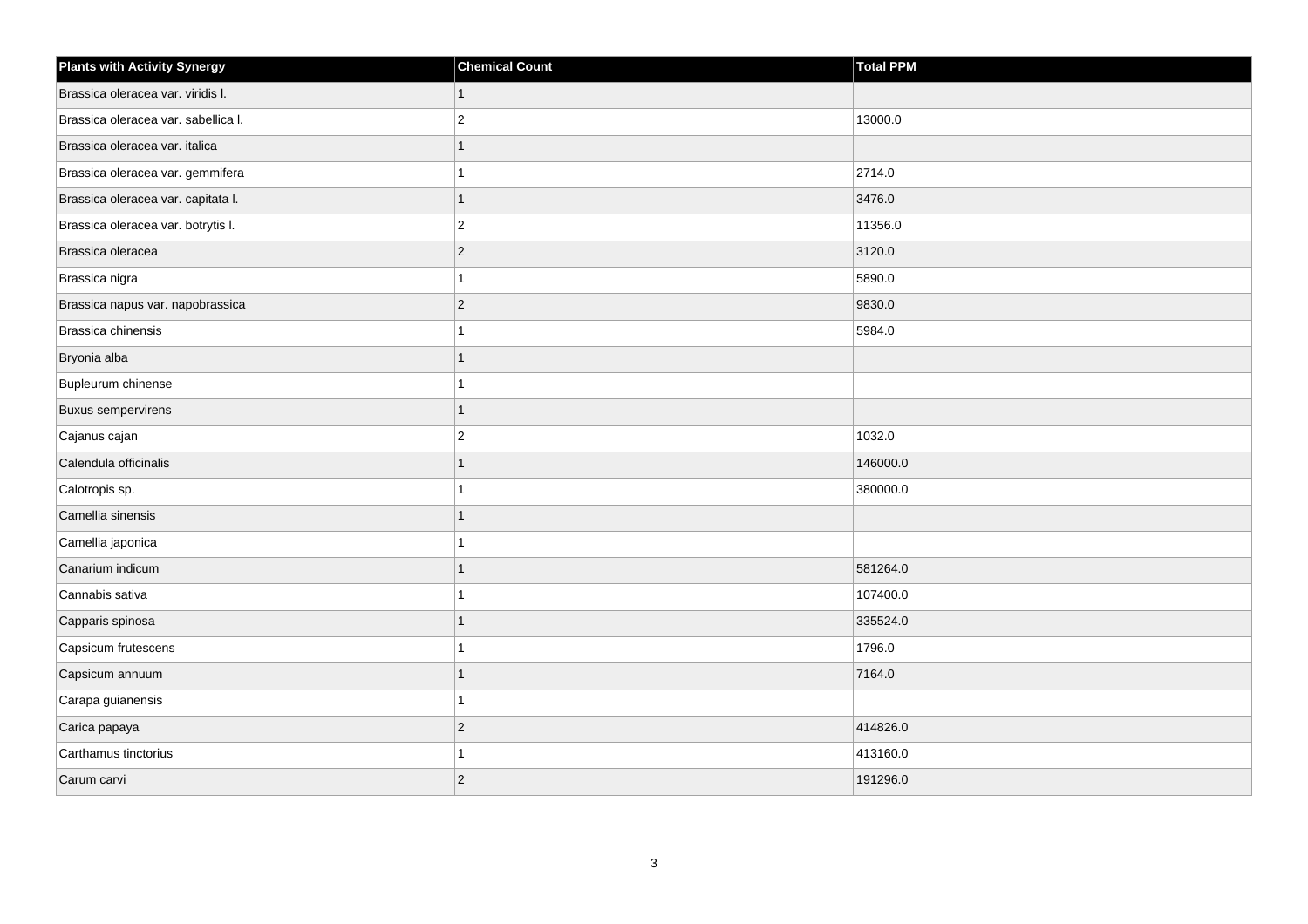| <b>Plants with Activity Synergy</b> | <b>Chemical Count</b> | Total PPM |
|-------------------------------------|-----------------------|-----------|
| Carya illinoensis                   |                       |           |
| Cassia tora                         |                       | 58608.0   |
| Catalpa bignonioides                |                       |           |
| Caulophyllum thalictroides          |                       |           |
| Ceiba pentandra                     |                       |           |
| Centaurea calcitrapa                |                       |           |
| Centaurium erythraea                |                       |           |
| Centella asiatica                   |                       |           |
| Ceratonia siliqua                   |                       |           |
| Chamaelirium luteum                 |                       |           |
| Cicer arietinum                     | $ 2\rangle$           | 61130.0   |
| Cichorium intybus                   | $ 2\rangle$           | 1216.0    |
| Cichorium endivia                   | $\boldsymbol{2}$      | 2576.0    |
| Cimicifuga racemosa                 |                       |           |
| Cinnamomum verum                    |                       |           |
| Citrullus lanatus                   |                       | 378000.0  |
| Citrullus colocynthis               |                       |           |
| Citrus sinensis                     |                       | 3020.0    |
| Citrus reticulata                   |                       | 4836.0    |
| Citrus paradisi                     |                       | 2640.0    |
| Citrus aurantiifolia                |                       | 2720.0    |
| Cnicus benedictus                   |                       | 372960.0  |
| Cocos nucifera                      | $\overline{2}$        | 117916.0  |
| Coffea arabica                      |                       | 25600.0   |
| Colocasia esculenta                 | $\vert$ 2             | 18738.0   |
| Corchorus olitorius                 | $\overline{c}$        | 31990.0   |
| Coriandrum sativum                  |                       | 335638.0  |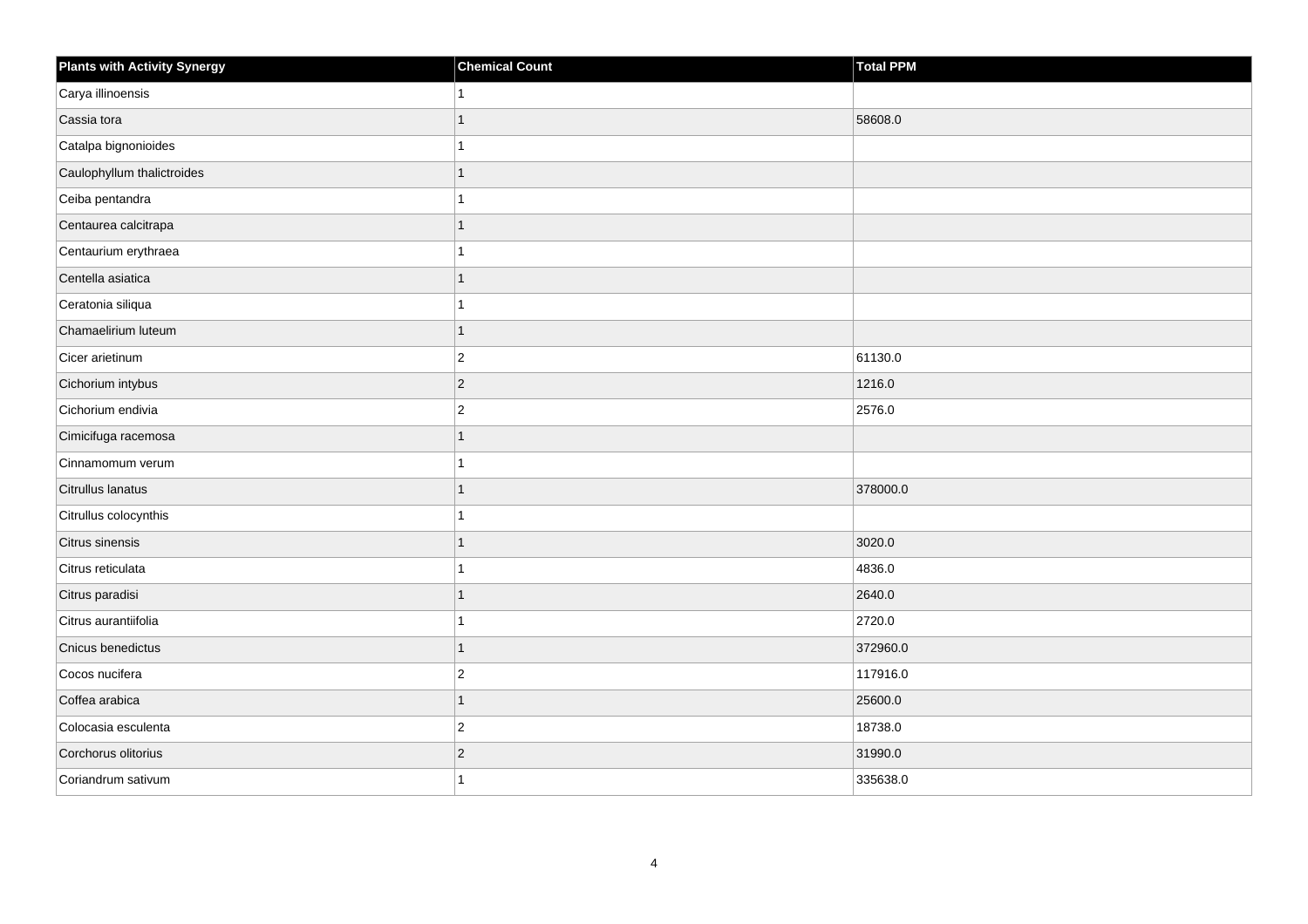| <b>Plants with Activity Synergy</b> | <b>Chemical Count</b> | Total PPM |
|-------------------------------------|-----------------------|-----------|
| Cornus mas                          | $\mathbf{1}$          |           |
| Corylus avellana                    |                       | 1145300.0 |
| Crescentia alata                    | 1                     |           |
| Crocus sativus                      |                       |           |
| Croton tiglium                      | 1                     | 370000.0  |
| Cryptostegia grandifolia            | 1                     | 83050.0   |
| Cucumis sativus                     | $ 2\rangle$           | 844530.0  |
| Cucumis melo                        |                       | 792000.0  |
| Cucurbita spp                       | $ 2\rangle$           | 9490.0    |
| Cucurbita pepo                      | $\vert$ 2             | 702791.0  |
| Cucurbita maxima                    | 1                     | 256130.0  |
| Cucurbita foetidissima              | 1                     |           |
| Cuminum cyminum                     | 1                     |           |
| Cyamopsis tetragonoloba             |                       |           |
| Cydonia oblonga                     | $\overline{1}$        |           |
| Cynara cardunculus                  | $\vert$ 2             | 1320.0    |
| Cyperus rotundus                    |                       |           |
| Datura stramonium                   | 1                     | 372000.0  |
| Datura metel                        | $\mathbf{1}$          | 146000.0  |
| Daucus carota                       | $\overline{c}$        | 462890.0  |
| Dioscorea pentaphylla               | $ 2\rangle$           | 860.0     |
| Dipsacus fullonum                   |                       |           |
| Dipteryx odorata                    |                       | 29800.0   |
| Dodonaea viscosa                    |                       | 90630.0   |
| Echinacea angustifolia              | 1                     |           |
| Elaeis oleifera                     |                       |           |
| Elaeis guineensis                   |                       |           |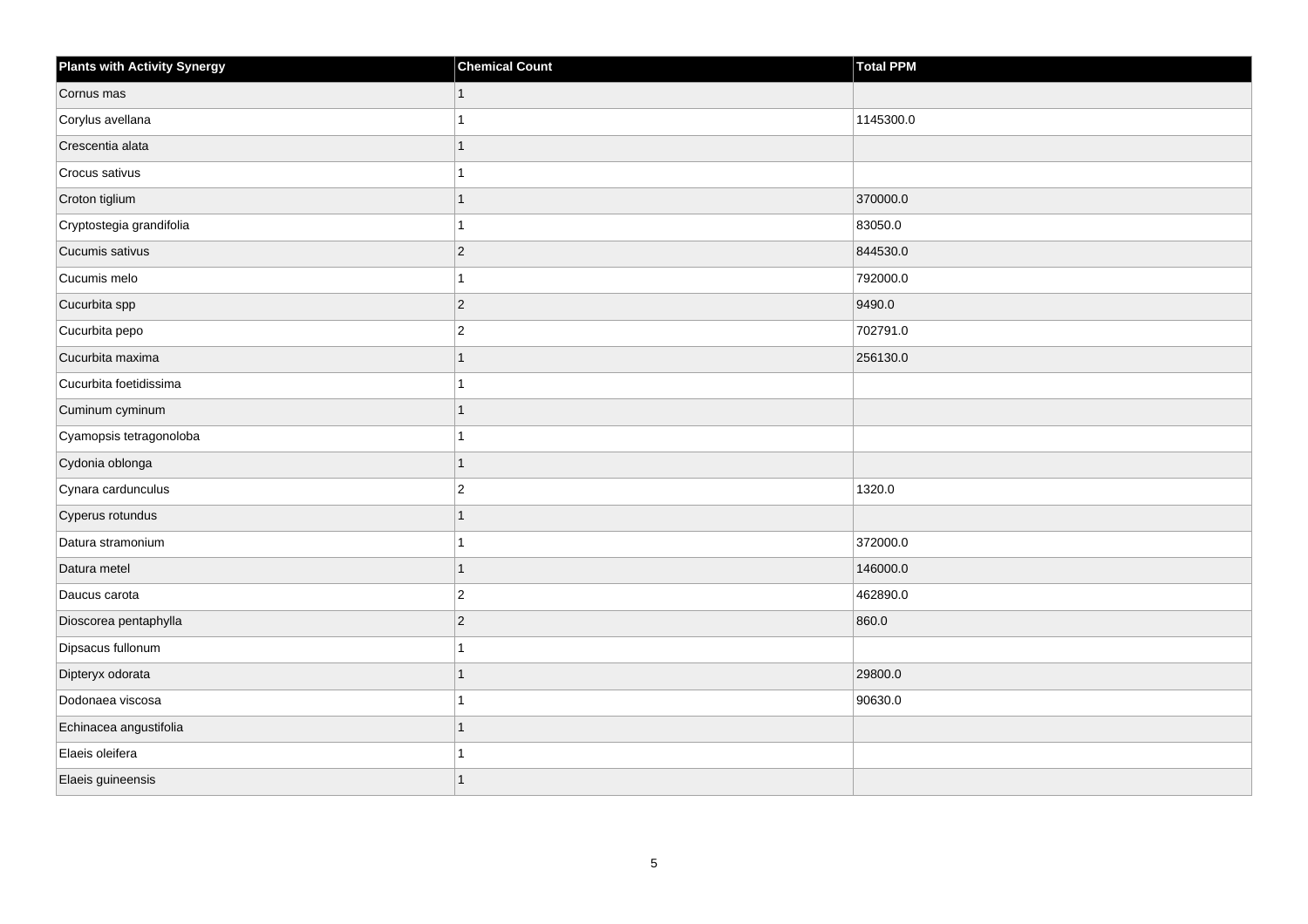| <b>Plants with Activity Synergy</b> | <b>Chemical Count</b> | Total PPM |
|-------------------------------------|-----------------------|-----------|
| Elettaria cardamomum                | $\overline{2}$        | 125200.0  |
| Eriobotrya japonica                 |                       |           |
| Eruca sativa                        |                       |           |
| Erythrina crista-galli              |                       | 170000.0  |
| Eucalyptus globulus                 |                       |           |
| Eucommia ulmoides                   |                       |           |
| Euphorbia lathyris                  |                       | 731000.0  |
| Euphorbia hirta                     |                       |           |
| Fagopyrum esculentum                |                       | 26400.0   |
| Ferula assa-foetida                 | 1                     |           |
| Ficus carica                        | $\overline{2}$        | 131436.0  |
| Foeniculum vulgare                  | 1                     | 217424.0  |
| Fragaria spp                        | $\overline{a}$        | 44386.0   |
| Fucus vesiculosus                   |                       |           |
| Ganoderma lucidum                   |                       |           |
| Ginkgo biloba                       | $\overline{2}$        | 22836.0   |
| Glycine max                         | $\overline{2}$        | 240532.0  |
| Gossypium sp                        |                       | 122540.0  |
| Harpagophytum procumbens            |                       |           |
| Hedera helix                        |                       | 140400.0  |
| Helianthus annuus                   | $\overline{2}$        | 556000.0  |
| Hibiscus sabdariffa                 | 1                     |           |
| Hippophae rhamnoides                |                       |           |
| Holarrhena pubescens                |                       | 126000.0  |
| Hordeum vulgare                     |                       | 29150.0   |
| Houttuynia cordata                  |                       |           |
| Hydnocarpus wightiana               |                       | 82220.0   |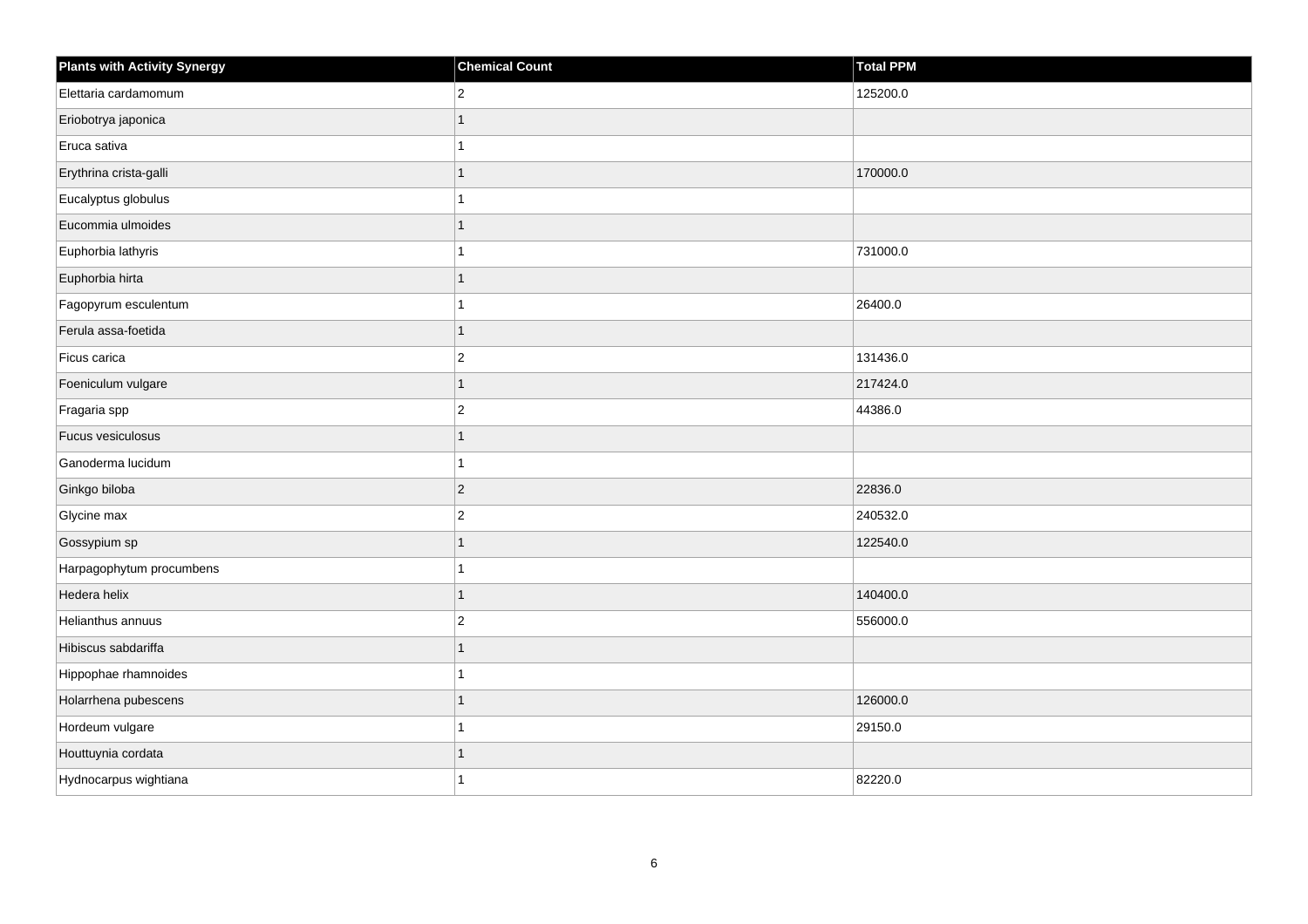| <b>Plants with Activity Synergy</b> | <b>Chemical Count</b>   | Total PPM |
|-------------------------------------|-------------------------|-----------|
| Hydnocarpus kurzii                  |                         | 146000.0  |
| Hyoscyamus niger                    |                         | 273856.0  |
| Ipomoea batatas                     | $ 2\rangle$             | 1620.0    |
| Isatis tinctoria                    |                         | 207360.0  |
| Jatropha curcas                     |                         | 399360.0  |
| Juglans regia                       | $\overline{c}$          | 420600.0  |
| Juglans nigra                       | $ 2\rangle$             |           |
| Juglans cinerea                     | $\overline{c}$          | 429898.0  |
| Juniperus communis                  |                         |           |
| Justicia adhatoda                   |                         | 257500.0  |
| Lablab purpureus                    |                         | 15664.0   |
| Lactuca scariola                    |                         | 260340.0  |
| Lactuca sativa                      | $ 2\rangle$             | 7000.0    |
| Lagenaria siceraria                 |                         | 194120.0  |
| Laurus nobilis                      |                         |           |
| Lawsonia inermis                    |                         | 84720.0   |
| Lens culinaris                      | $\overline{2}$          | 21070.0   |
| Lentinus edodes                     |                         |           |
| Leonotis nepetaefolia               |                         | 490960.0  |
| Lepidium sativum                    | $\overline{c}$          | 373910.0  |
| Lepidium meyenii                    |                         |           |
| Ligustrum lucidum                   |                         |           |
| Ligustrum japonicum                 |                         |           |
| Linum usitatissimum                 |                         | 240000.0  |
| Luffa aegyptiaca                    | $ 2\rangle$             | 299600.0  |
| Lupinus albus                       | $\overline{\mathbf{c}}$ | 167430.0  |
| Lycopersicon esculentum             |                         | 10248.0   |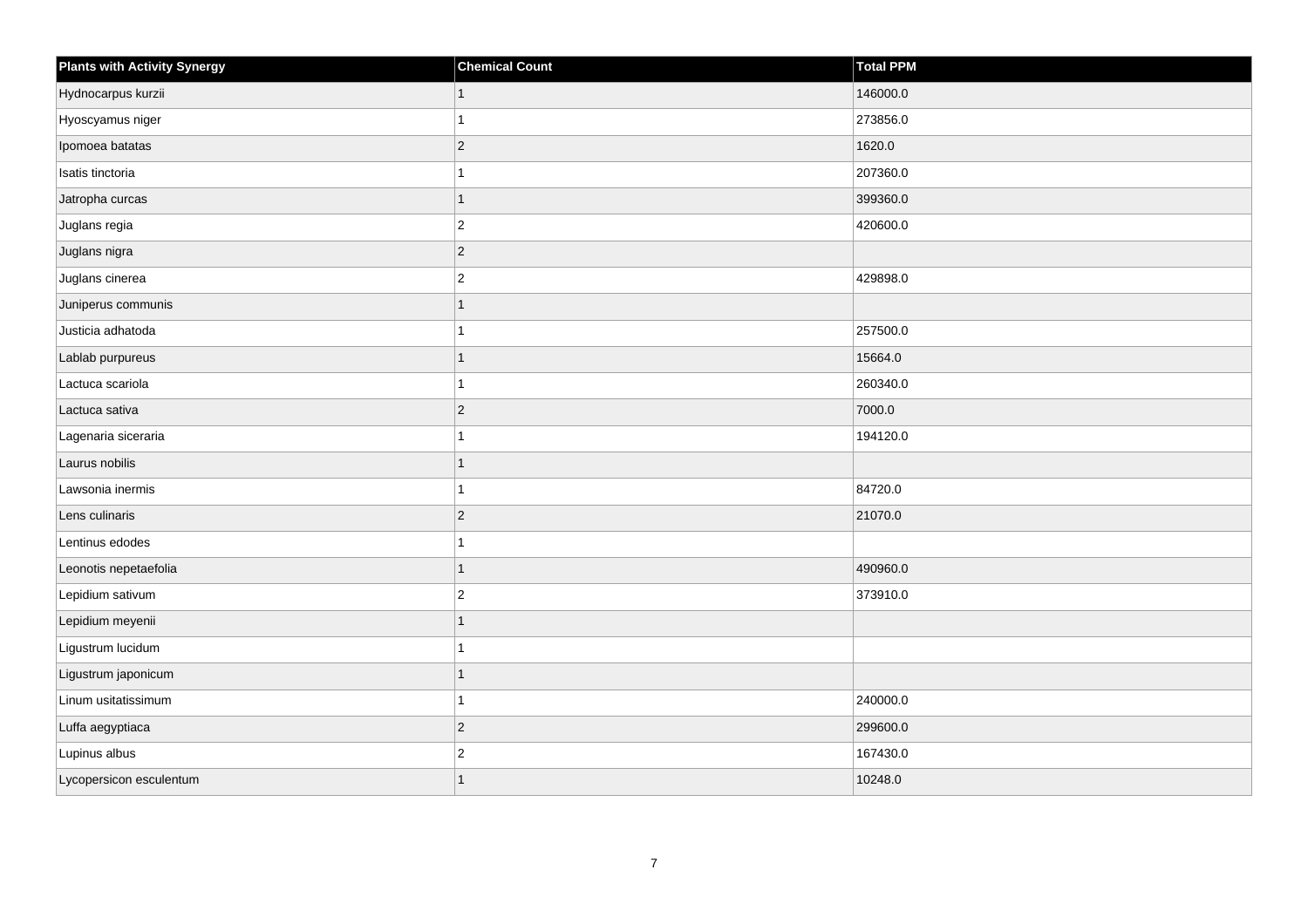| <b>Plants with Activity Synergy</b> | <b>Chemical Count</b> | Total PPM |
|-------------------------------------|-----------------------|-----------|
| Lycopodium clavatum                 |                       | 600000.0  |
| Macadamia spp                       | $\overline{2}$        | 2191780.0 |
| Maclura pomifera                    |                       |           |
| Magnolia kobus                      | 1                     |           |
| Malus domestica                     | $\overline{c}$        | 3612.0    |
| Mangifera indica                    | $\overline{c}$        | 16944.0   |
| Manihot esculenta                   | $\overline{2}$        | 13200.0   |
| Matricaria recutita                 |                       |           |
| Medicago sativa                     |                       |           |
| Mentha x piperita                   | $\overline{2}$        |           |
| Mentha spicata                      | $\overline{c}$        |           |
| Mimosa pudica                       |                       | 105400.0  |
| Momordica charantia                 |                       | 154752.0  |
| Monarda punctata                    |                       |           |
| Morinda citrifolia                  |                       |           |
| Moringa oleifera                    |                       |           |
| Morus alba                          |                       |           |
| Mucuna pruriens                     |                       | 22800.0   |
| Murraya sp                          |                       |           |
| Musa x paradisiaca                  | $\overline{2}$        | 5284.0    |
| Myristica fragrans                  |                       | 352000.0  |
| Myrrhis odorata                     | 1                     |           |
| Myrtus communis                     |                       |           |
| Nelumbo nucifera                    | $\overline{c}$        | 13312.0   |
| Nepeta cataria                      |                       |           |
| Nerium oleander                     |                       |           |
| Nicotiana tabacum                   |                       | 245000.0  |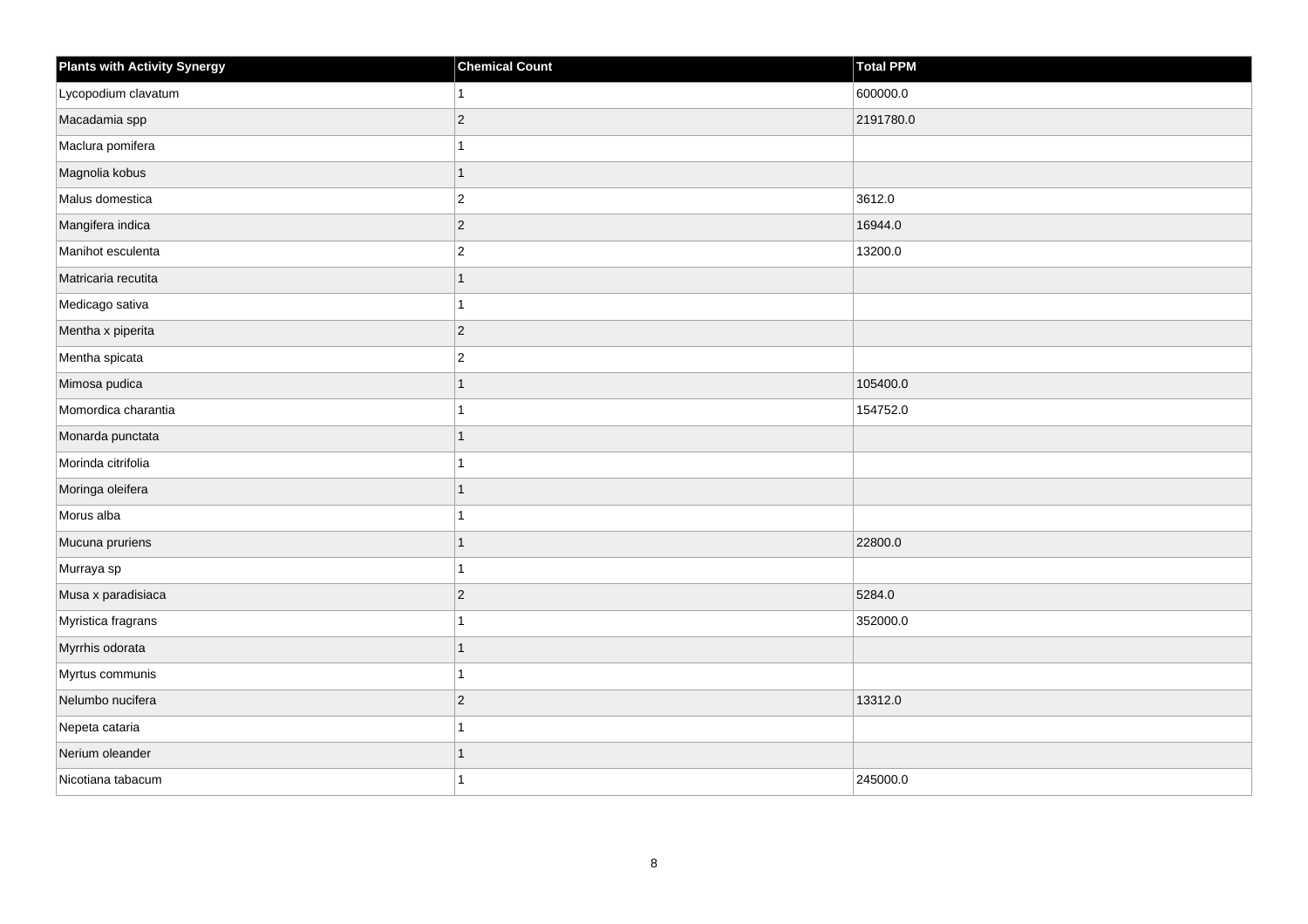| <b>Plants with Activity Synergy</b> | <b>Chemical Count</b> | Total PPM |
|-------------------------------------|-----------------------|-----------|
| Nigella sativa                      |                       | 369824.0  |
| Ocimum tenuiflorum                  |                       |           |
| Ocimum sanctum                      |                       |           |
| Ocimum basilicum                    |                       |           |
| Oenothera biennis                   |                       | 100000.0  |
| Olea europaea                       |                       | 652800.0  |
| Opuntia ficus-indica                |                       | 32030.0   |
| Origanum vulgare                    |                       | 10986.0   |
| Origanum majorana                   |                       | 16000.0   |
| Oryza sativa                        |                       | 16200.0   |
| Pachira aquatica                    |                       | 498800.0  |
| Pachyrhizus erosus                  |                       |           |
| Panax quinquefolius                 |                       |           |
| Panax ginseng                       |                       |           |
| Papaver somniferum                  |                       | 143744.0  |
| Papaver bracteatum                  |                       | 88320.0   |
| Passiflora incarnata                |                       |           |
| Passiflora edulis                   |                       |           |
| Pastinaca sativa                    | $\overline{2}$        | 326940.0  |
| Perilla frutescens                  |                       |           |
| Persea americana                    | $\overline{c}$        | 2129200.0 |
| Petasites hybridus                  |                       |           |
| Petroselinum crispum                |                       | 106000.0  |
| Phaseolus vulgaris                  | $\overline{c}$        | 24154.0   |
| Phaseolus lunatus                   | $\overline{2}$        | 6720.0    |
| Phoenix dactylifera                 |                       | 102000.0  |
| Phyllanthus emblica                 |                       | 90880.0   |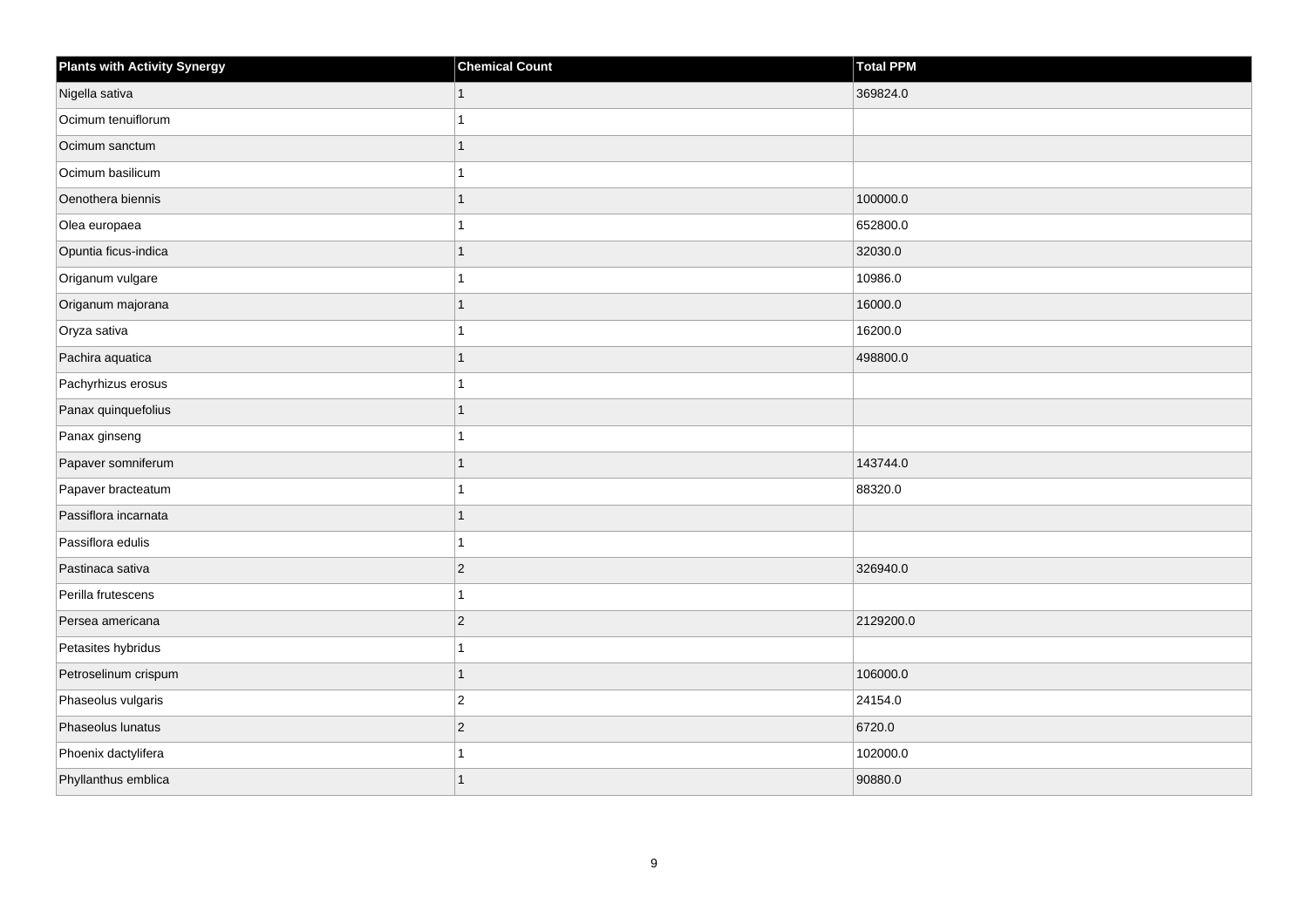| <b>Plants with Activity Synergy</b> | <b>Chemical Count</b> | Total PPM |
|-------------------------------------|-----------------------|-----------|
| Physalis peruviana                  |                       | 53420.0   |
| Physostigma venenosum               |                       |           |
| Pimpinella anisum                   |                       |           |
| Pinellia ternata                    | 1                     |           |
| Pinus walliciana                    |                       |           |
| Pinus pinea                         | $\overline{2}$        |           |
| Pinus gerardiana                    | 1                     |           |
| Pinus edulis                        | $\overline{2}$        |           |
| Piper nigrum                        |                       | 30618.0   |
| Pistacia vera                       | $\overline{2}$        | 1459182.0 |
| Pisum sativum                       | $\overline{c}$        | 14932.0   |
| Plantago psyllium                   |                       | 7056.0    |
| Plantago ovata                      |                       | 38940.0   |
| Plantago major                      |                       | 148000.0  |
| Plantago asiatica                   |                       |           |
| Portulaca oleracea                  |                       | 104190.0  |
| Prosopis glandulosa                 |                       |           |
| Prunus persica                      | $\overline{2}$        | 11020.0   |
| Prunus laurocerasus                 |                       | 44040.0   |
| Prunus dulcis                       | $\overline{2}$        | 826237.0  |
| Prunus domestica                    | $\overline{2}$        | 722118.0  |
| Prunus cerasus                      |                       | 406864.0  |
| Prunus armeniaca                    | $\overline{c}$        | 827380.0  |
| Psidium guajava                     | $\overline{2}$        | 71198.0   |
| Psidium cattleianum                 | $\overline{2}$        | 11070.0   |
| Psophocarpus tetragonolobus         | $\overline{2}$        | 325586.0  |
| Punica granatum                     |                       |           |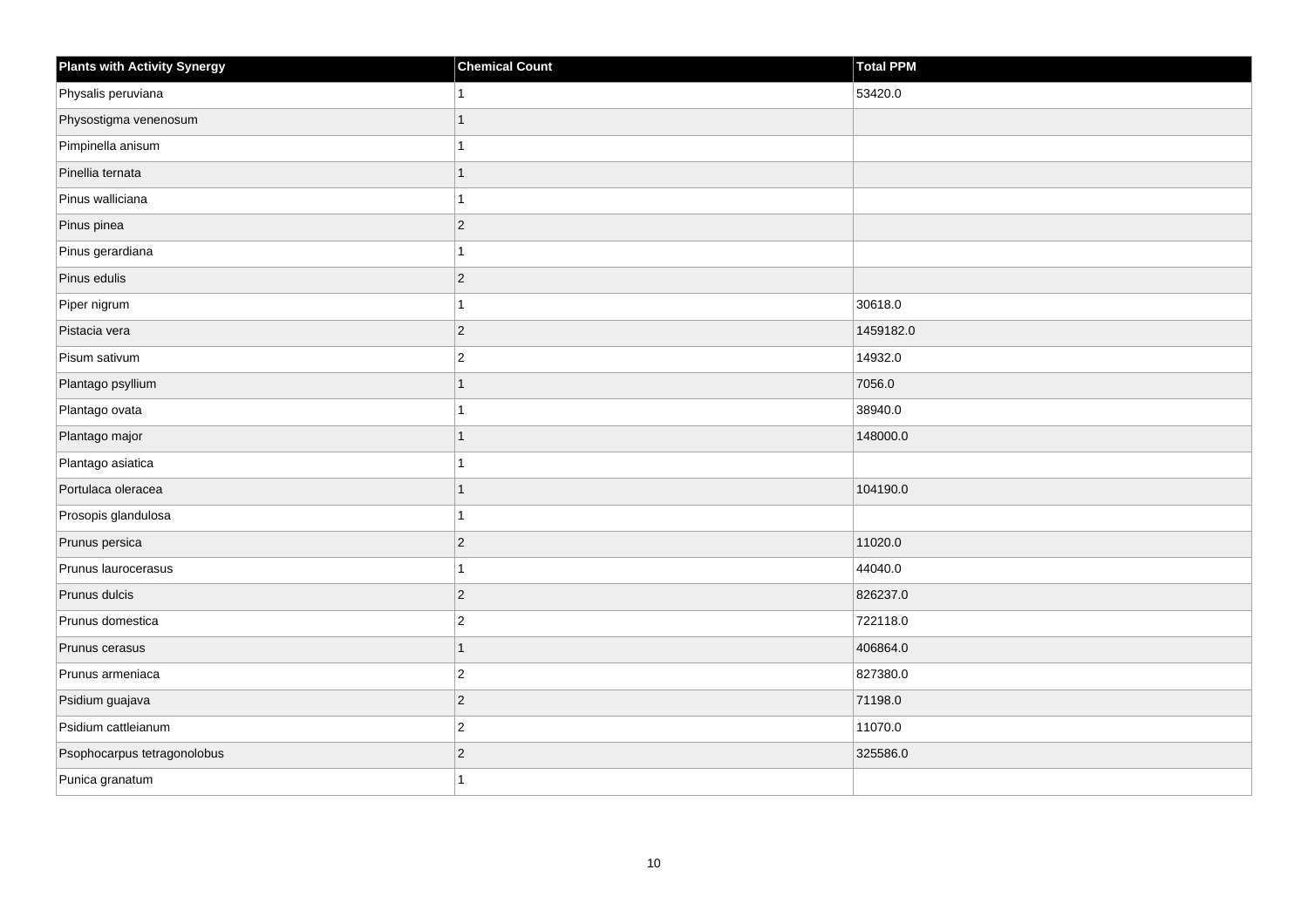| <b>Plants with Activity Synergy</b> | <b>Chemical Count</b> | Total PPM |
|-------------------------------------|-----------------------|-----------|
| Pyrus communis                      | $\vert$ 2             | 20382.0   |
| Quisqualis indica                   | 1                     | 260280.0  |
| Raphanus sativus                    | $ 2\rangle$           | 12790.0   |
| Rheum officinale                    | 1                     |           |
| Rhus toxicodendron                  | 1                     |           |
| Ribes uva-crispa                    | 1                     | 8408.0    |
| Ribes rubrum                        | 1                     | 3488.0    |
| Ribes nigrum                        | 1                     | 6204.0    |
| Ricinus communis                    | 1                     |           |
| Robinia pseudoacacia                | 1                     | 66500.0   |
| Rosa rubiginosa                     | 1                     |           |
| Rosa canina                         | 1                     |           |
| Rosmarinus officinalis              | $\vert$ 2             |           |
| Rubus idaeus                        | $\overline{2}$        |           |
| Ruta graveolens                     | 1                     |           |
| Salvia sp.                          | 1                     |           |
| Salvia sclarea                      | 1                     | 138012.0  |
| Salvia officinalis                  | 1                     | 71000.0   |
| Sambucus nigra                      | 1                     |           |
| Sambucus canadensis                 |                       | 25600.0   |
| Santalum album                      | 1                     |           |
| Santalum acuminatum                 | 1                     |           |
| Sassafras albidum                   | 1                     |           |
| Satureja hortensis                  |                       | 100800.0  |
| Schoenocaulon officinale            | 1                     |           |
| Sclerocarya caffra                  | 1                     | 840000.0  |
| Secale cereale                      | $\vert$ 2             |           |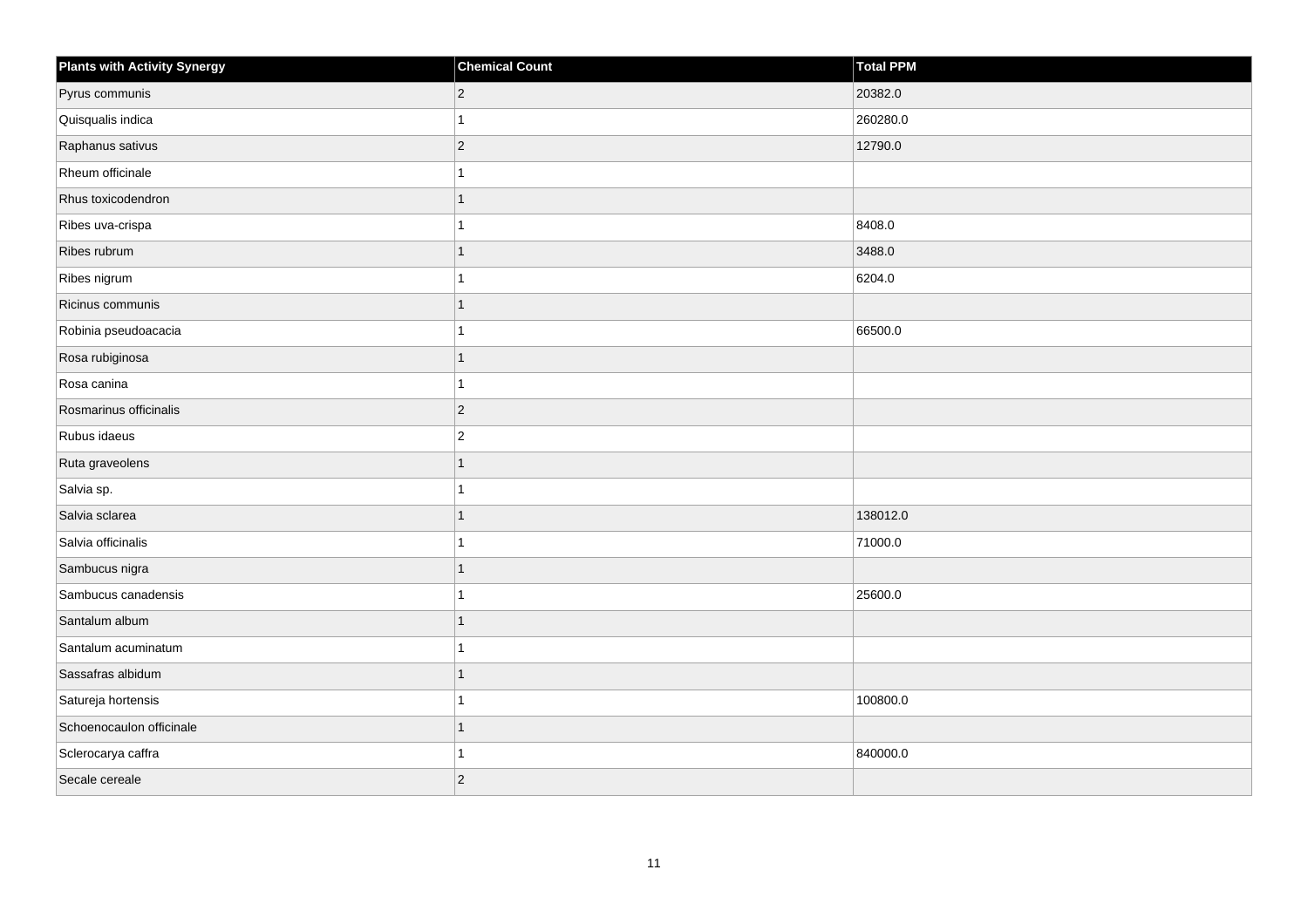| <b>Plants with Activity Synergy</b> | <b>Chemical Count</b> | Total PPM |
|-------------------------------------|-----------------------|-----------|
| Senna occidentalis                  |                       | 15964.0   |
| Senna obtusifolia                   |                       | 27770.0   |
| Serenoa repens                      |                       |           |
| Sesamum indicum                     |                       | 569088.0  |
| Silybum marianum                    |                       |           |
| Simarouba glauca                    |                       | 776800.0  |
| Sinapis alba                        |                       | 130712.0  |
| Skimmia arborescens                 |                       |           |
| Smilax china                        |                       |           |
| Solanum tuberosum                   | $\mathbf 2$           | 286.0     |
| Solanum nigrum                      |                       | 213710.0  |
| Solanum melongena                   | $\overline{2}$        | 4286.0    |
| Sophora japonica                    |                       | 53960.0   |
| Spartium junceum                    |                       |           |
| Spinacia oleracea                   |                       | 950.0     |
| Stellaria media                     |                       |           |
| Sterculia urens                     |                       | 346268.0  |
| Strophanthus gratus                 |                       | 180000.0  |
| Strychnos nux-vomica                |                       | 62000.0   |
| Swertia chirata                     |                       |           |
| Tagetes minuta                      |                       |           |
| Tamarindus indica                   | $\overline{c}$        | 50812.0   |
| Taraxacum officinale                |                       |           |
| Terminalia pallida                  |                       |           |
| Terminalia chebula                  |                       | 426000.0  |
| Terminalia catappa                  |                       | 490000.0  |
| Terminalia bellirica                |                       |           |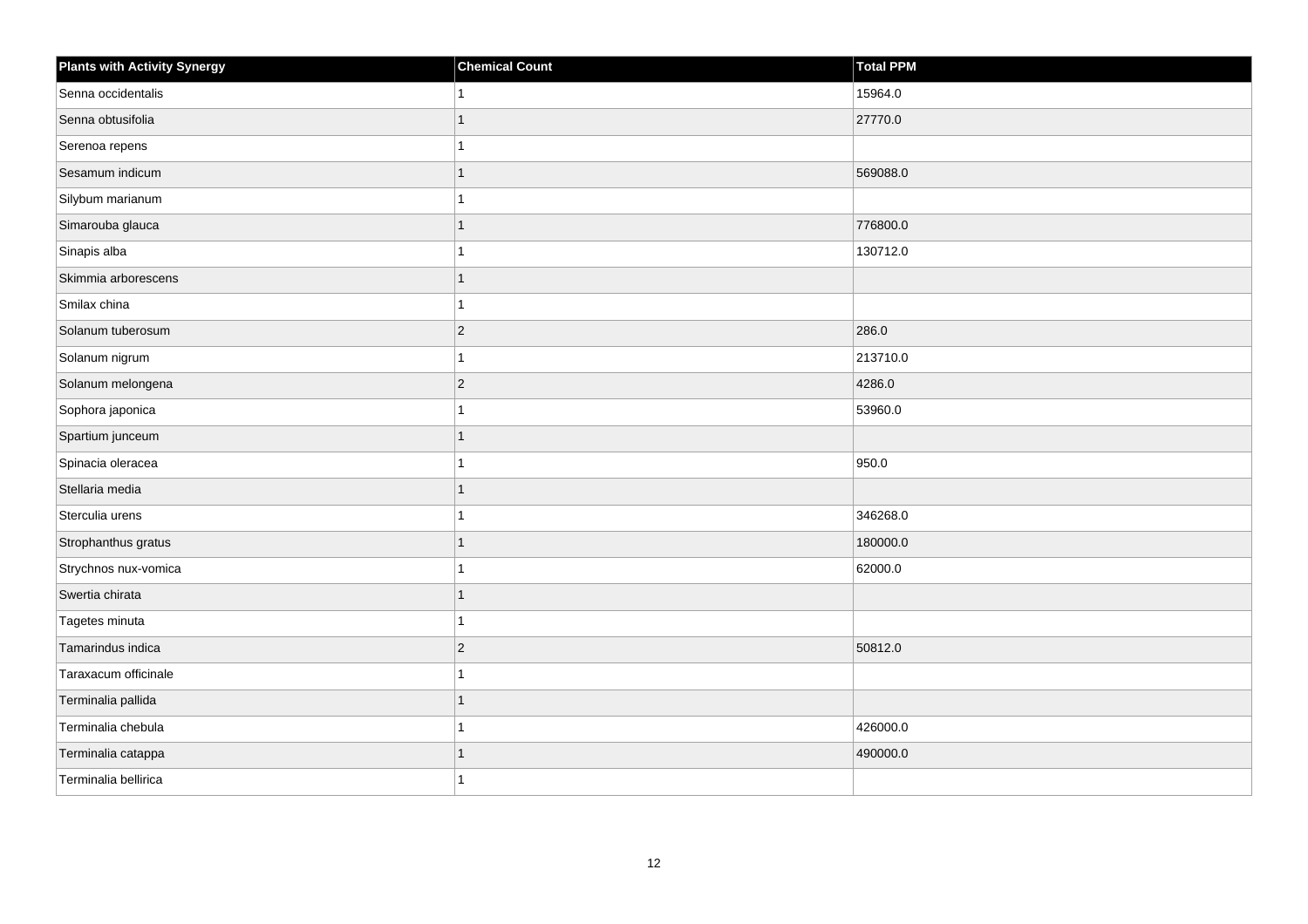| <b>Plants with Activity Synergy</b> | <b>Chemical Count</b> | Total PPM |
|-------------------------------------|-----------------------|-----------|
| Tetragonia tetragonioides           | $\overline{2}$        | 2670.0    |
| Teucrium polium                     |                       |           |
| Theobroma cacao                     |                       | 444100.0  |
| Theobroma bicolor                   |                       |           |
| Theobroma angustifolium             |                       |           |
| Thespesia populnea                  |                       |           |
| Thevetia peruviana                  |                       |           |
| Thevetia neriifolia                 |                       |           |
| Thuja occidentalis                  |                       |           |
| Thymus vulgaris                     |                       | 10152.0   |
| Tilia sp.                           |                       |           |
| Tribulus terrestris                 |                       |           |
| Trichosanthes kirilowii             | 1                     |           |
| Trichosanthes anguina               |                       | 215070.0  |
| Trifolium pratense                  |                       |           |
| Trigonella foenum-graecum           |                       |           |
| Triticum aestivum                   |                       |           |
| Urtica dioica                       |                       | 46230.0   |
| Valeriana officinalis               | 1                     |           |
| Valeriana jatamansi                 |                       |           |
| Vanilla planifolia                  |                       |           |
| Verbascum thapsus                   |                       |           |
| Vernonia cinerea                    |                       |           |
| Viburnum prunifolium                |                       |           |
| Viburnum opulus                     | 1                     |           |
| Vicia faba                          | $\overline{c}$        | 3580.0    |
| Vigna unguiculata                   | $\overline{2}$        | 21212.0   |